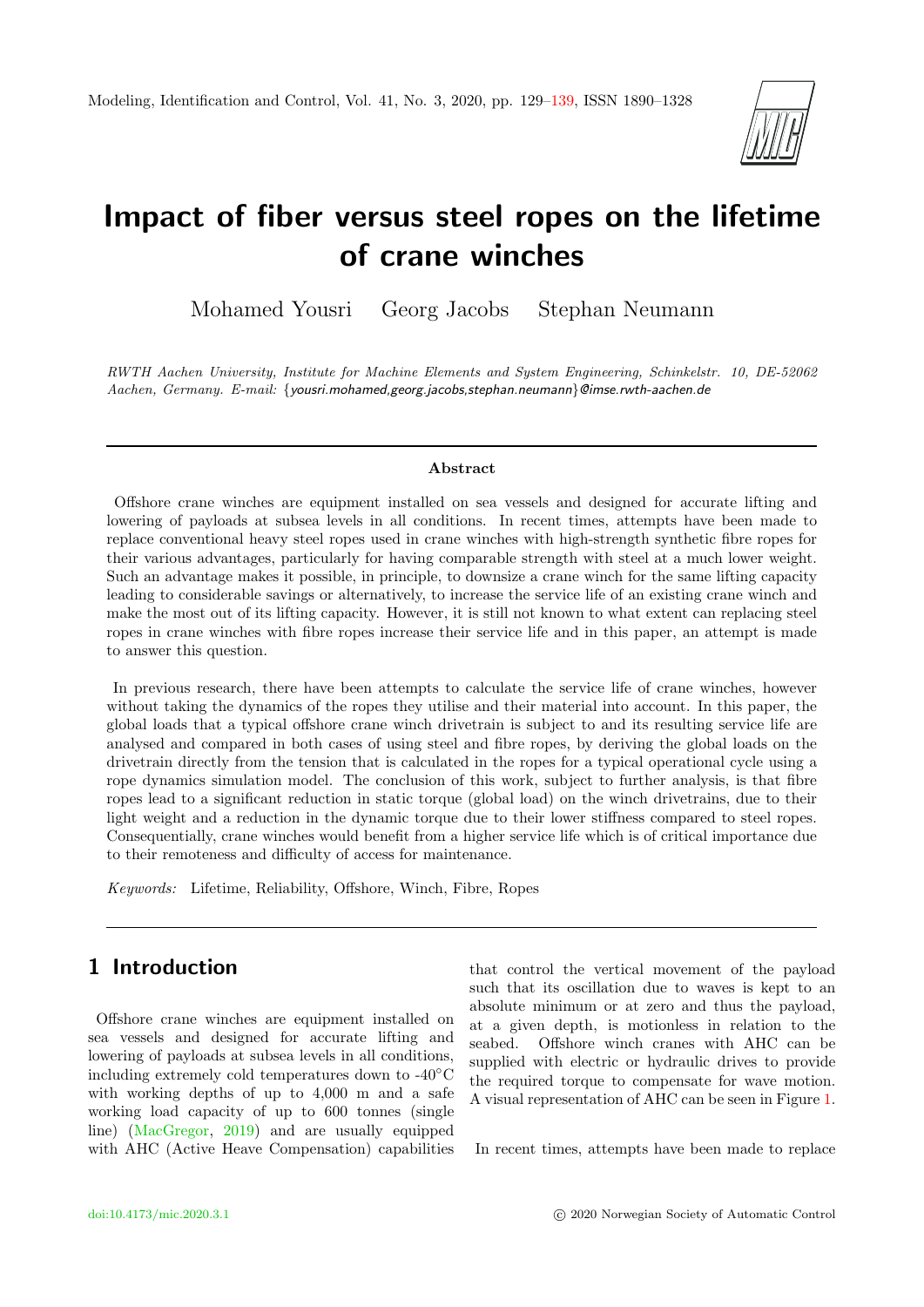<span id="page-1-0"></span>

Figure 1: Visual representation of AHC [\(Wll et al.,](#page-10-2) [2018\)](#page-10-2)

conventional heavy steel ropes in crane winches with high-strength fibre ropes made of high-strength synthetic fibres such as aramid fibres (HMPA), aramid/carbon fibre mixtures or high-modulus polyethylene fibres (HMPE) [\(Baldinger et al.,](#page-9-0) [2018\)](#page-9-0). Fibre ropes are believed to be able to unlock the full lifting potential of a crane winch, because they are virtually weightless when submerged in water and therefore no matter how much rope is paid out, this does not add any significant extra load to the crane winch and so larger payloads can be lifted at large depths than what was possible with steel ropes. In Table [1,](#page-2-0) it can be seen from the parameters of rope A and rope C that fibre ropes can have a similar or higher breaking strength than steel ropes with a much lower specific mass, and therefore fibre ropes can match steel ropes in their mechanical properties as well. The superior flexibility of fibre ropes allows for smaller bending radii and thus smaller rope sheaves, leading to further weight reduction in other components of the crane winch [\(Baldinger et al.,](#page-9-0) [2018\)](#page-9-0). Another advantage of fibre ropes is that they do not need to be lubricated in order to avoid high friction like when using steel ropes, and are thus more environmentally friendly.

In addition to the advantages mentioned above, fibre ropes have the potential of reducing dynamic loads on the crane winch drivetrain due to their generally lower stiffness. The reduction in static load caused by a reduction in the total submerged weight of the rope and payload when using fibre ropes as well as the reduction of dynamic load due to lower stiffness, makes it possible in principle to downsize the drivetrain or increase the service life of existing drivetrains, thus potentially leading to considerable cost savings in the design and operation thereof, given that the higher cost of fibre ropes does not take up much of the saved expense.

It is still unknown, however, the extent to which using fibre ropes in crane winches can lead to an increase in the service life of crane winch drivetrains.

Therefore, it would be of great relevance to know what influence does changing to fibre ropes have on the loads experienced by the crane winch drivetrain, and consequently on the lifetime of it and its components?

To answer these questions, the lifetime of a typical offshore crane winch with 150 tons lifting capacity is analysed in this paper utilising different ropes described in Table [1,](#page-2-0) of which rope A is made of steel and ropes B and C are made of UHMWPE. The payload which is carried by the rope is assumed to be stable at 3,000 m depth and only oscillating due to the effect of waves, with the oscillations damped due to 64% AHC. In order to obtain the global load that the crane winch gearbox is subject to and which is the main factor in determining its lifetime, the tension response in the ropes has to be calculated, which differs from one rope to the other depending on its material and size.

The lifetime calculation is based on the methodology outlined in [\(Neumann et al.,](#page-10-3) [2016\)](#page-10-3) and utilises a code suited specifically to calculate the lifetime of components in a gearbox typically used in crane winches with a 150 tons lifting capacity, being able to calculate the lifetime of oscillating bearings in the gearbox, as described in [\(Wll et al.,](#page-10-2) [2018\)](#page-10-2). Since taking the effect of rope dynamics and different rope materials into account in the lifetime calculation of a crane winch is something that has not been done yet, this paper addresses this area in order to provide more clarity about the effects of replacing steel ropes with fibre ropes.

# 2 Methods

In the subsections below, the rope dimensions as well as the methods used to calculate rope dynamics (oscillation and tension), rope dynamic stiffness and crane winch lifetime are described respectively.

## 2.1 Rope dimensions

The properties of ropes A, B and C used in calculations carried out in this paper are shown in Table [1.](#page-2-0) Of these three variants, ropes A and B are typical steel and fibre ropes used in deepwater lowering operations, both having similar lengths and diameters. Rope C is the same material as Rope B, with a bigger diameter and used for comparative purposes. UHMWPE is an abbreviation for Ultra-High Molecular Weight Polyethylene material, and is a subset of thermoplastic polyethylene with extremely long molecular chains and a high molec-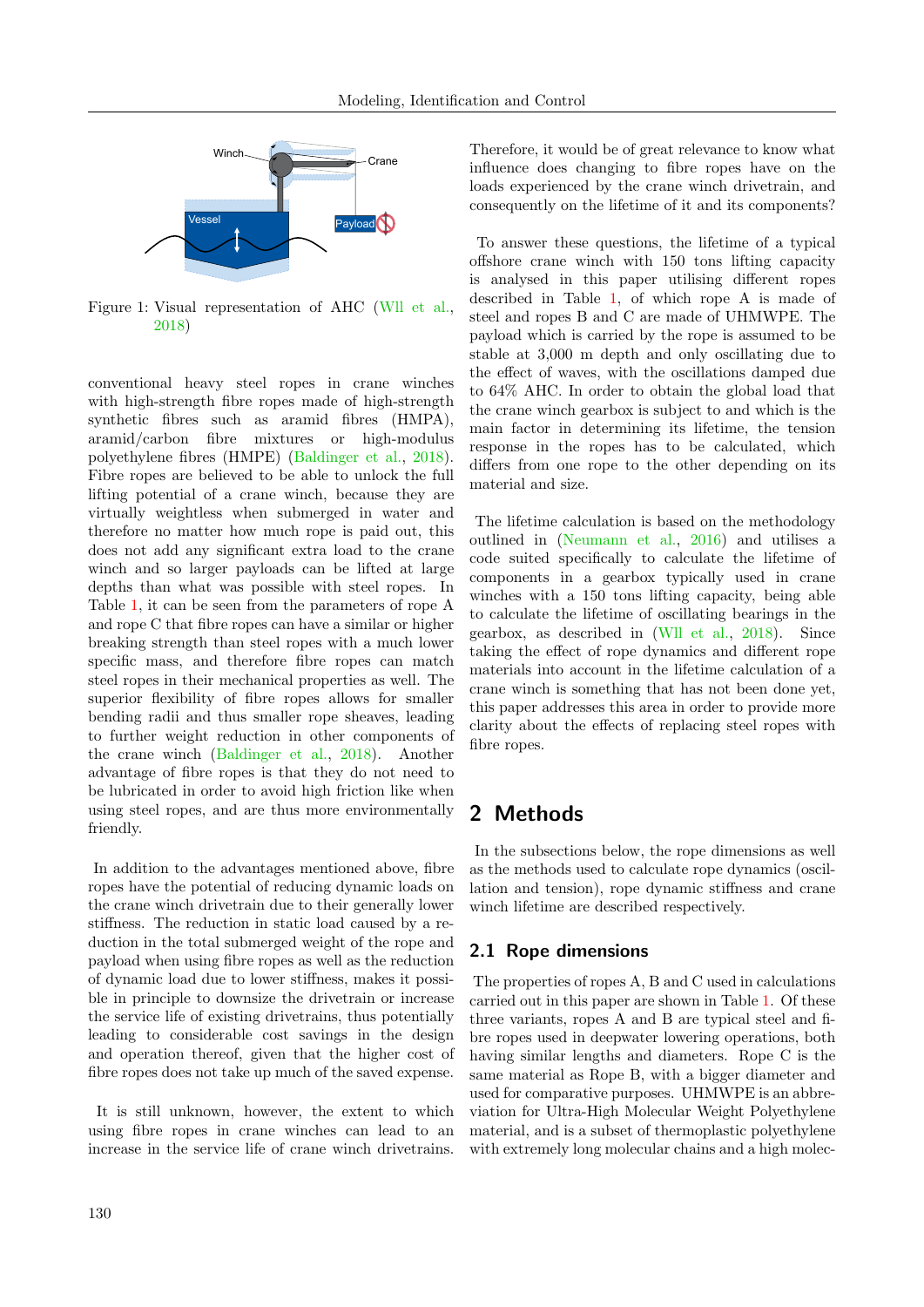<span id="page-2-0"></span>

| Parameter                               | Rope             |               |               |  |  |
|-----------------------------------------|------------------|---------------|---------------|--|--|
|                                         | Rope A           | Rope B        | Rope C        |  |  |
| Commercial name                         | CASAR Powerplast | Dyneema SK75  | Dyneema SK75  |  |  |
| Material                                | Steel            | <b>UHMWPE</b> | <b>UHMWPE</b> |  |  |
| $L:$ Length $[m]$                       | 3,000            | 3,000         | 3,000         |  |  |
| $D:$ Diameter $[m]$                     | 0.072            | 0.072         | 0.096         |  |  |
| $E:$ Youngs modulus [ $MPa$ ]           | 2E5              | 1.13E5        | 1.13E5        |  |  |
| $m_p$ : Specific mass [kg/m]            | 25.49            | 2.54          | 4.51          |  |  |
| $\rho_r$ : Density [kg/m <sup>3</sup> ] | 7,850            | 970           | 970           |  |  |
| $MBL_p$ : Breaking strength [MPa]       | 5,047.7          | 3,072.4       | 5,191.0       |  |  |

Table 1: Dimensions and material properties of ropes A, B and C

ular mass [\(Kurtz,](#page-10-4) [2004\)](#page-10-4), which results in a very tough, very strong material.

#### 2.2 Rope dynamics calculation

Due to the motion of waves, the vessel onto which the crane winch is installed moves in 6 DOF as shown in Figure [2,](#page-2-1) which causes the crane tip (see Figure [1\)](#page-1-0) to move in x, y and z directions. The vertical component of the crane tip motion induces an oscillatory motion of the rope and the payload installed at the end of the rope. The vertical motion of the crane tip can be derived from the complex motion of the vessel.

<span id="page-2-1"></span>

Figure 2: 6 DOF motion of a vessel due to waves [\(SNAME,](#page-10-5) [1950\)](#page-10-5)

The wave sample used in the calculations is representative of deep-water waves in the Beaufort Sea. The wave sample has been obtained using JONSWAP spectrum developed by [Hasselmann et al.](#page-10-6) [\(1973\)](#page-10-6), after analysing data collected during the Joint North Sea Wave Observation Project (JONSWAP). The sample is made up of 18 wave propagations, spanning 1 hour, and from which the crane tip oscillation and rope tension will be calculated for 1 hour as well. From the rope tension sample, the torque on the winch drum is calculated using expression [\(14\)](#page-5-0) and is meant to act as synthetic representatives of the actual global load, from which the lifetime model will extrapolate in order to calculate the failure probability of the crane winch for a simulation time of  $10^6$  hours. The reason behind using synthetic load samples and extrapolating them is that data sets are not available for a complete life cycle. An approach to modelling synthetic load spectra is presented by [Wll et al.](#page-10-7) [\(2017b\)](#page-10-7)

In order to calculate the oscillatory motion as well as dynamic tension at any given point in the steel or fibre ropes, the recommended practice DNVGL-RP-N103 (Modelling and analysis of marine operations) [\(DVNGL,](#page-9-1) [2017\)](#page-9-1) was used.

The vertical motion  $\eta(z)$  of a straight vertical rope along with the lifted object installed at its end, at any vertical position z of the rope caused by a forced oscillation of the crane tip with frequency  $\omega$  and amplitude  $\eta_a$  can be calculated with equation [\(1\)](#page-2-2). The complex wave number  $k$  is calculated using equation  $(3a)$ .

<span id="page-2-2"></span>
$$
\frac{\eta(z)}{\eta_a} = \left| \frac{kEAcos[k(z+L) + h(\omega)sin[k(z+L)]]}{kEAcos(kL) + h(\omega)sin(kL)} \right| \tag{1}
$$

Due to this oscillatory motion of the rope and payload, a dynamic tension  $F_d(z)$  is induced in the rope and its amplitude can be calculated at any position z of the rope with equation [\(2\)](#page-2-3).

<span id="page-2-3"></span>
$$
\frac{F_d(z)}{\eta_a k_E} = \left| \frac{-(kL)^2 k_E \sin[k(z+L)] + F'}{(kL) k_E \cos(kL) + h(\omega) \sin(kL)} \right| \tag{2}
$$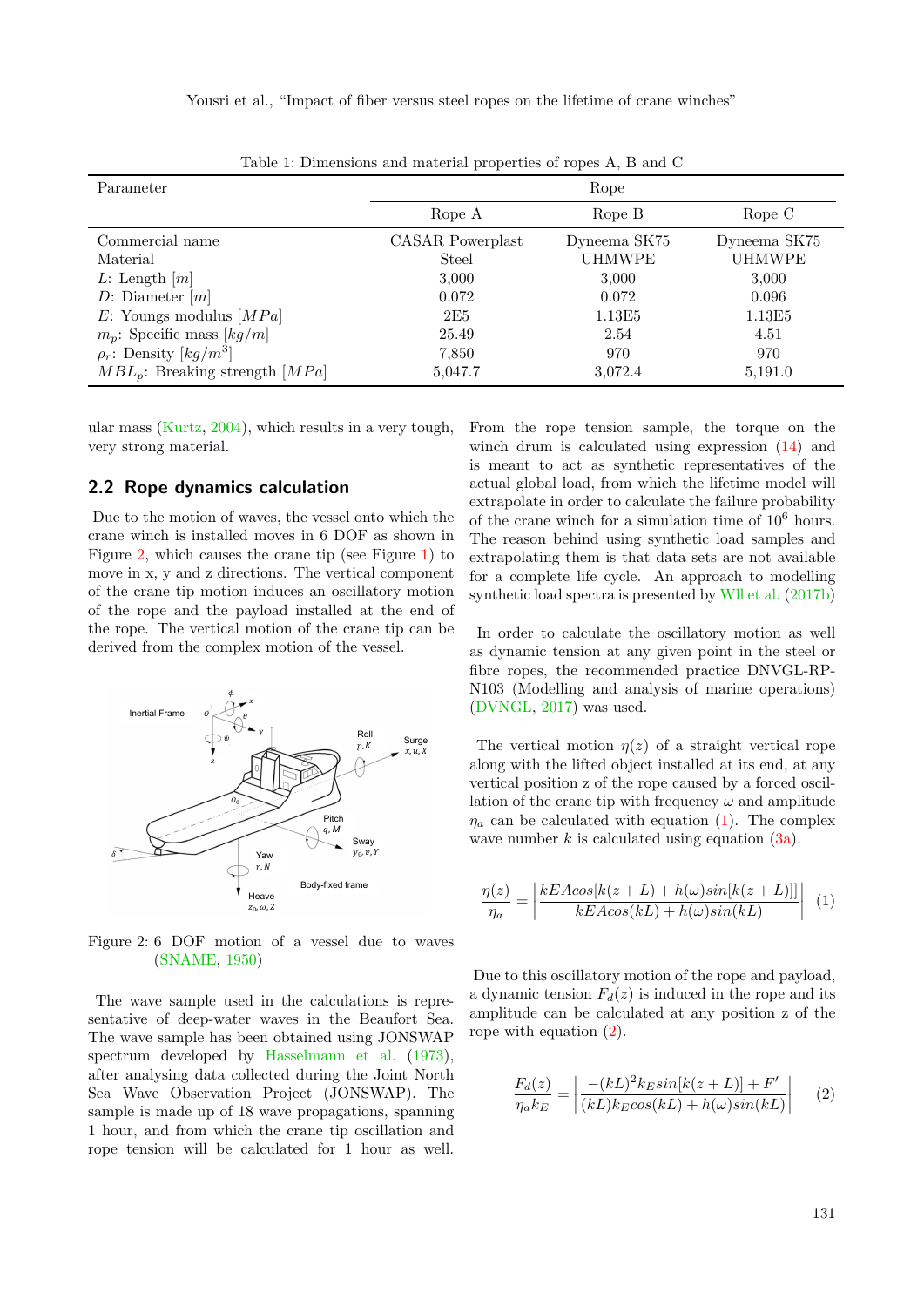Whereby,

<span id="page-3-0"></span>
$$
k = \sqrt{\frac{m_p}{k_E L} \sqrt{\omega^2 - i \omega(\frac{\sigma}{m_p})}}
$$
 (3a)

$$
h(\omega) = -\omega^2 M' + i\omega \Sigma \tag{3b}
$$

$$
F' = (kL)h(\omega)cos[k(z+L)]
$$
 (3c)

Other parameters in the previous equations are defined in the nomenclature in the beginning of the paper.

#### 2.3 Dynamic stiffness of fibre rope

One of the major differences between synthetic fibre ropes and steel ropes is that the tension-elongation relation in fibre ropes is non-linear and time-dependent [Flory et al.](#page-10-8) [\(2004\)](#page-10-8), while the tension-elongation relation of steel ropes can be considered linear. Especially under cyclic loading (tension) induced by the combined effects of wind, wave and current as seen in Figure [3,](#page-5-1) the stiffness of fibre ropes changes from its initial quasi-static stiffness. The dynamic stiffness can be thought of as the stiffness of a fibre rope after applying fast cyclic load to it. Therefore, since the tension experienced by the rope is of a fast cyclic nature, the dynamic stiffness of ropes B and C have to be calculated.

Even though the usage of fibre ropes in offshore crane winches is recent, fibre ropes have been used in mooring applications for quite a while now, pioneered by Petrobras in the 1990s with a number of guidelines and standards being published for fibre rope deepwater moorings. Since deepwater fibre mooring lines are also subject to cyclic tension due to waves, and especially during storms, there is a lot of literature attempting to describe the tension-elongation behaviour of fibre ropes under such conditions such as [\(Leech et al.,](#page-10-9) [2003\)](#page-10-9), [\(Casey and Banfield,](#page-9-2) [2002\)](#page-9-2) and others that are mentioned further in this text. The methods by which this behaviour can be described include a springdashpot model as described in [\(Falkenberg et al.,](#page-9-3) [2019\)](#page-9-3), deriving empirical expressions by performing tests on sample ropes as well as more complex computational models which account for internal abrasion and creep to accurately predict the service-life of the ropes [\(Flory et al.,](#page-10-10) [2005\)](#page-10-10).

Since the main focus in this paper is on the lifetime evaluation of crane winches with fibre ropes, empirical expressions found in literature are the best compromise between accuracy and computational expense. Several empirical expressions have been derived from tests carried out by different researchers throughout the years in order to describe the dynamic stiffness behaviour of a rope in response to cyclic loading. However, all of these expressions are only fit to the specific types of rope tested. From these tests, the main loading conditions which were found to affect the evolution of dynamic stiffness of a fibre rope are the mean load, load/strain amplitude and number of load cycles.

[Francois and Davies](#page-10-11) [\(2000\)](#page-10-11) and [Wibner et al.](#page-10-12) [\(2003\)](#page-10-12) have proposed expression [\(4\)](#page-3-1) for calculating the dynamic stiffness of polyester ropes.

<span id="page-3-1"></span>
$$
K_r = \alpha + \beta L_m \tag{4}
$$

Here,  $L_m$  is the mean load and  $\alpha$  and  $\beta$  are material property coefficients. [Francois and Davies](#page-10-11) [\(2000\)](#page-10-11) have derived the upper and lower bounds for coefficients  $\alpha = 15{\text -}18.5$  and  $\beta = 0.25{\text -}0.33$ . [Wibner et al.](#page-10-12) [\(2003\)](#page-10-12) have derived the upper and lower bounds for coefficients  $\alpha = 17-23$  and  $\beta = 0.2-0.25$ .  $K_r$  here is a non-dimensional dynamic stiffness.

For ropes made of aramid, [Davies et al.](#page-9-4) [\(2002\)](#page-9-4) have proposed the following expression [\(5\)](#page-3-2).

<span id="page-3-2"></span>
$$
K_r = 45.0 + 0.58L_m \tag{5}
$$

While for high-modulus polyethylene (HMPE) ropes, [Davies et al.](#page-9-4)  $(2002)$  also proposed an empirical expression to calculate dynamic stiffness as follows in [\(6\)](#page-3-3).

<span id="page-3-3"></span>
$$
K_r = 59.0 + 0.54L_m \tag{6}
$$

All these expressions have in common that they do ignore the effect of strain amplitude and number of loading cycles on the dynamic stiffness of fibre ropes. However, there exists a paper by [Liu et al.](#page-10-13) [\(2014\)](#page-10-13) in which an empirical expression was derived taking into account the three factors based on tests made on polyester, aramid and HMPE ropes using the mooring analysis method. This expression is written as follows in [\(7\)](#page-3-4).

<span id="page-3-4"></span>
$$
K_r = \alpha + \beta L_m - \gamma \epsilon_a - \delta e^{-kN} \tag{7}
$$

Here,  $\epsilon_a$  is the strain amplitude, N is the number of loading cycles the rope is subject to,  $\alpha$ ,  $\beta$ ,  $\gamma$ ,  $\delta$  and K are coefficients pertaining to the construction of the specific fibre rope in study and the material it is made of, and coefficients  $\delta$  and K are particularly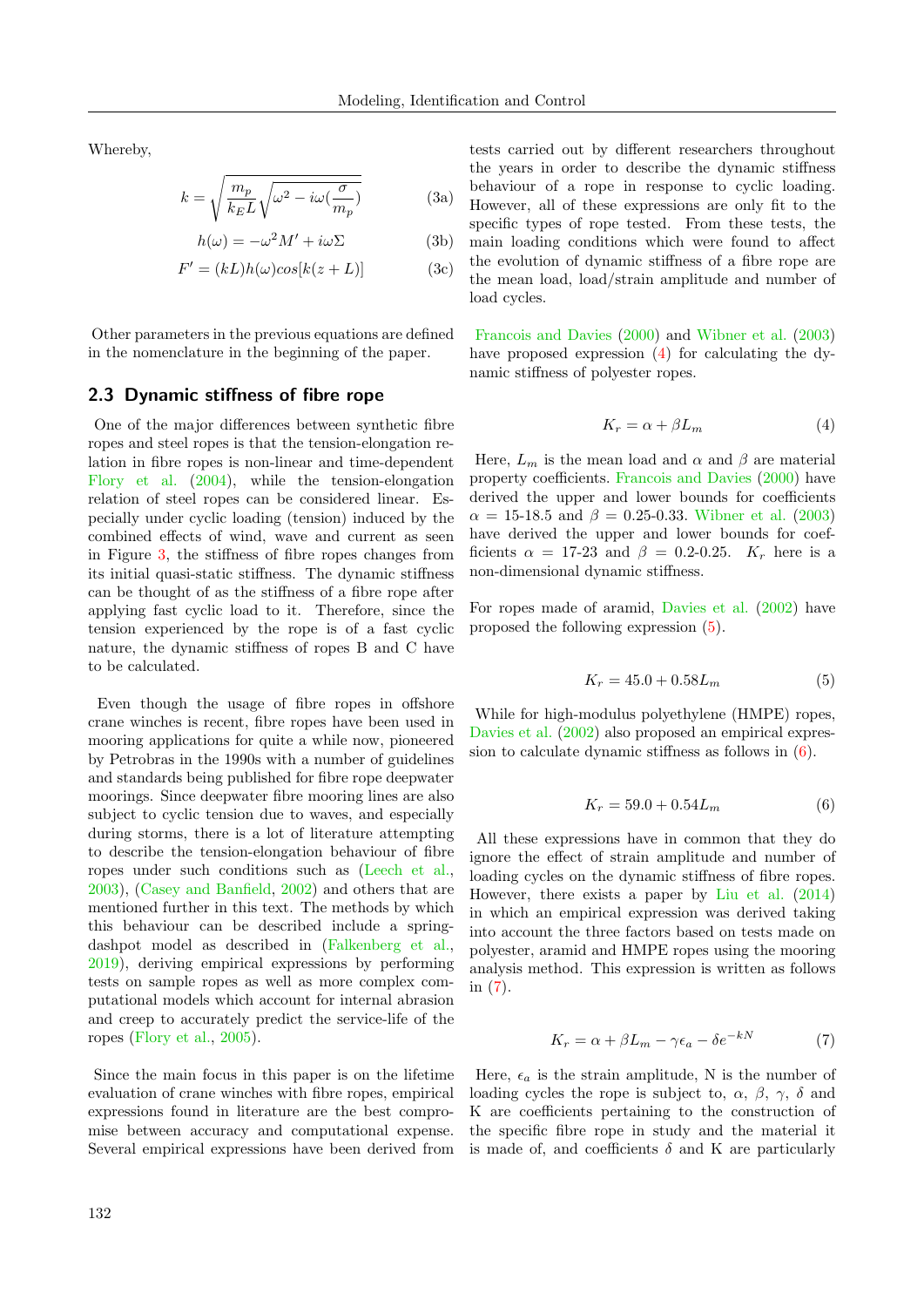<span id="page-4-0"></span>

| Material    | -------------<br>Coefficient |      |       |      |       |  |
|-------------|------------------------------|------|-------|------|-------|--|
|             | $\alpha$                     |      |       |      |       |  |
| Polyester   | 7.16                         | 0.41 | 6.30  | 1.78 | 0.010 |  |
| Aramid      | 64.07                        | 0.37 | 62.35 | 8.87 | 0.020 |  |
| <b>HMPE</b> | 53.56                        | 0.62 | 50.70 | 8.24 | 0.013 |  |

Table 2: Rope material coefficients for ropes tested in [\(Liu et al.,](#page-10-13) [2014\)](#page-10-13)

used to reflect the effect of long-term cyclic loading on the dynamic stiffness, something which is not taken into account in previous expressions derived by other researchers. Table [2](#page-4-0) shows the values of these coefficients. Since this expression is one of the latest and most comprehensive that can be found in the literature, and it does not ignore the proven time-dependency of fibre rope stiffness under cyclic loading, it is used in this paper to calculate the dynamic stiffness of fibre ropes.

Since ropes B and C studied in this paper can be classified under high-modulus polyethylene (HMPE) ropes, the coefficients pertaining to HMPE ropes will be used. In this case, the expression used to calculate the dynamic stiffness is written as follows.

$$
K_r = 53.56 + 0.62L_m - 50.70\epsilon_a - 8.24e^{-kN} \tag{8}
$$

However, the dynamic stiffness value resulted from this expression is non-dimensional and in order to make it dimensional, it is treated as follows.

$$
K_{dt} = K_r \left(\frac{MBL_t}{L}\right) \tag{9}
$$

 $MBL_t$  is the minimum breaking force of the test rope used in [\(Liu et al.,](#page-10-13) [2014\)](#page-10-13). Another thing to note is that the dynamic stiffness resulted from expression [\(9\)](#page-4-1) is still only suitable for the dimensions of the HMPE rope tested in [\(Liu et al.,](#page-10-13) [2014\)](#page-10-13), and therefore a similarity criterion must be applied to derive the dynamic stiffness expression for our ropes B and C analysed in this paper.

A similarity criterion has been proposed by [Fernan](#page-9-5)[des and Rossi](#page-9-5) [\(2005\)](#page-9-5) which is based on the fact that for two ropes of the same material but different size, the specific modulus  $E/\rho$  is the same since the specific modulus is purely a material property.

<span id="page-4-2"></span>
$$
\lambda_{\frac{E}{\rho}} = \frac{\left(\frac{E}{\rho}\right)_p}{\left(\frac{E}{\rho}\right)_t} = \frac{\lambda_{MBL}}{\lambda_m} = 1\tag{10}
$$

The subscript p stands for prototype rope (ie. rope B or C used in this paper) and subscript  $t$  stands for test rope tested in [\(Liu et al.,](#page-10-13) [2014\)](#page-10-13).  $\lambda_{MBL}$  is the scale factor of the minimum breaking load and  $\lambda_m$  is the scale factor of the specific masses of the ropes. From expression [\(10\)](#page-4-2) it follows that,

$$
\frac{\lambda_{MBL}}{\lambda_m} = \frac{\frac{MBL_p}{MBL_t}}{\frac{m_p}{m_t}} = 1
$$
\n(11)

and

<span id="page-4-3"></span>
$$
m_p = m_t \left(\frac{MBL_p}{MBL_t}\right) \tag{12}
$$

<span id="page-4-5"></span>Here,  $m_p$  is the specific mass of rope B, calculated using the similarity criterion from the specific mass  $m_t$ of the test rope used in [\(Liu et al.,](#page-10-13) [2014\)](#page-10-13) as well as the minimum breaking forces of both the prototype rope and the test rope. Likewise, another derivation from expression [\(12\)](#page-4-3) leads to,

<span id="page-4-4"></span>
$$
K_{dp} = K_{dt}(\frac{m_p}{m_t}) = K_r(\frac{MBL_t}{L})(\frac{m_p}{m_t})
$$
 (13)

<span id="page-4-1"></span>With expression  $(13)$ , the dimensional dynamic stiffness of rope B or C with a unit  $[N/m]$  can be calculated directly from the non-dimensional dynamic stiffness  $K_r$ of the test rope used in [\(Liu et al.,](#page-10-13) [2014\)](#page-10-13). The iteration procedure to calculate the dynamic stiffness of a fibre rope using expressions  $(7)$  and  $(13)$  is outlined in [\(Huang et al.,](#page-10-14) [2015\)](#page-10-14) and is followed in this paper. Figure [3](#page-5-1) shows how the dynamic stiffness of ropes A, B and C changes with increasing number of cycles. The fibre ropes B and C are assumed to already be worked and bedded-in before the calculation, having exceptional creep resistance such that long-term creep is negligible. Since the lifetime model calculates the failure probability of the crane winch on the long term for a very large number of cycles, the stiffness for each rope will be taken at its respective steady-state value.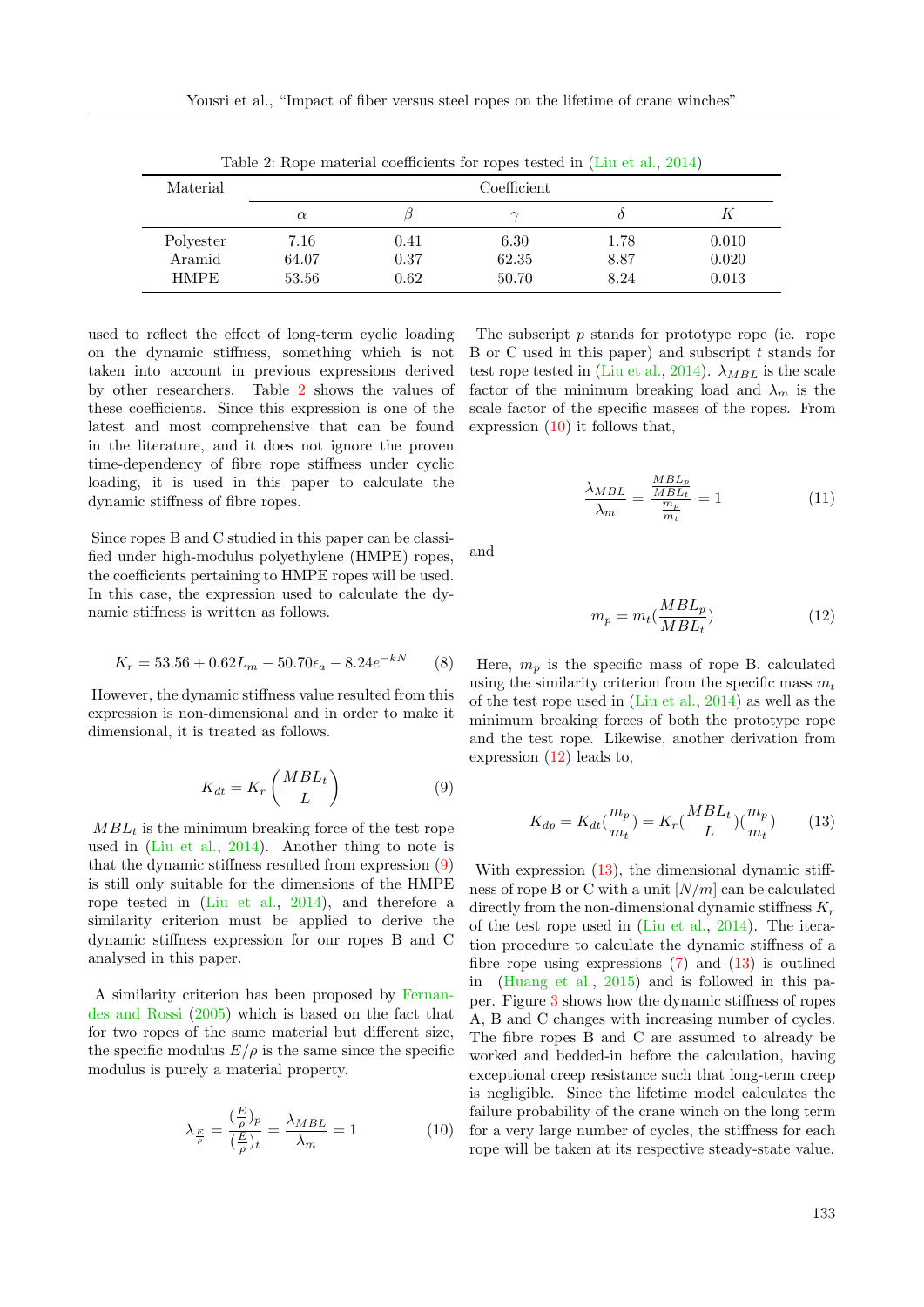<span id="page-5-1"></span>

Figure 3: Influence of loading cycles on dynamic stiffness  $K_d p$  for all ropes

## 2.4 Connecting rope dynamics with lifetime calculation

The lifetime calculation is outlined as follows, using the workflow outlined in [\(Neumann et al.,](#page-10-3) [2016\)](#page-10-3):

1) The torque which acts on the winch drum is taken as the global load. This torque is calculated by simply multiplying the tension  $(F)$  at the end of the rope connected to the crane tip by the radius  $(r)$  of the winch drum as shown in expression [\(14\)](#page-5-0).

$$
T = F * r \tag{14}
$$

2) The resulting torque is divided equally onto the gearboxes on each side of the winch drum and the component stresses of each gearbox component are computed from the global load. A simplified schematic of the winch drum and gearbox is shown in Figure [4.](#page-5-2)

<span id="page-5-2"></span>

Figure 4: Simplified schematic of winch drum and drivetrain analysed [\(Wll et al.,](#page-10-7) [2017b\)](#page-10-7)

3) The component stresses of each component in the winch gearbox are classified using a counting method suited for oscillating bearings, developed by [Wll et al.](#page-10-2) [\(2018\)](#page-10-2). The load spectra produced by these counting methods are then compared to the bearable loads of the bearings in the gearbox calculated using [\(DIN ISO](#page-9-6) [281\)](#page-9-6) for bearing fatigue, and the bearable loads of the gears in the gearbox calculated using [\(DIN 3390\)](#page-9-7) for tooth strength and pitting resistance. The total damage induced in the components for a given load cycle is then calculated using the Palmgren-Miner damage accumulation theory [\(Miner,](#page-10-15) [1945\)](#page-10-15). Figure [5](#page-5-3) shows this theory in a schematic.

<span id="page-5-3"></span>

Figure 5: Schematic describing Palmgren-Miner damage accumulation theory [\(Miner,](#page-10-15) [1945\)](#page-10-15)

<span id="page-5-0"></span>4) The lifetime of each component, as well as the whole system is then calculated from the damage sum and is displayed as failure probability graphs as seen in Figure [6.](#page-6-0)

## 3 Results

In this section, the lifetime of the winch drivetrain when using different ropes is shown, after which the torque (global load) that the winch drivetrain is subject to is shown when utilising different ropes. A sensitivity analysis is then made to identify the rope parameters that affect the lifetime of the winch drivetrain the most. Here, the payload mass is assumed to be constant at 75 tons and the rope mass is variable with the type of rope used.

#### 3.1 Lifetime results

The failure probability graphs for the crane winch drivetrain when using different ropes are shown in Figure [6.](#page-6-0) The increase in lifetime resulted from changing from rope A to rope B, for example, is 1,435% due to an obvious total mass reduction when using fibre rope. This is discussed more in the Discussion section.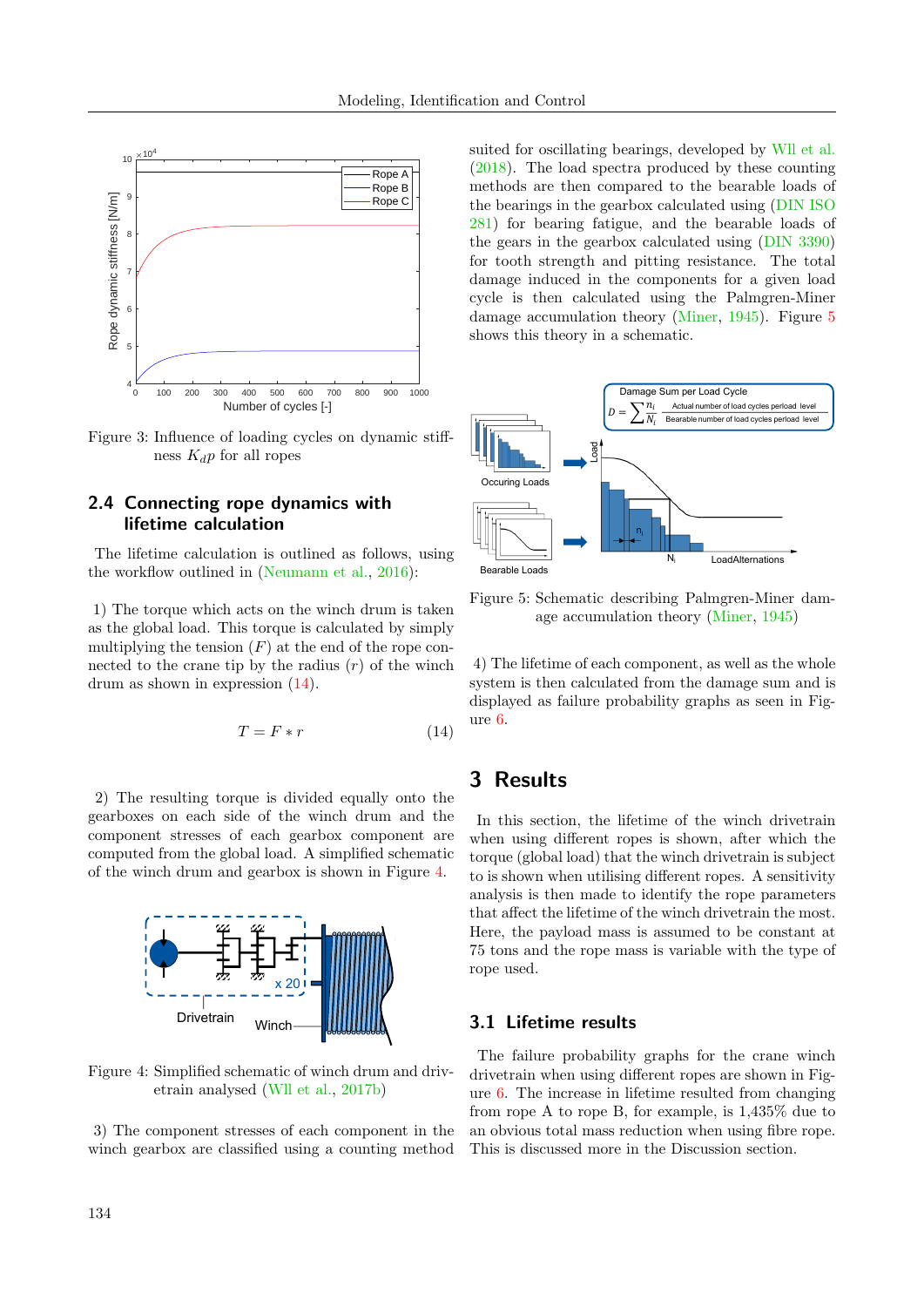<span id="page-6-0"></span>

Figure 6: Failure probability of winch drivetrain utilising ropes A, B and C

## 3.2 Global loads

The torque (global load) that the winch drivetrains experience, and which is calculated from the rope tension at the crane tip using expression [\(14\)](#page-5-0) is shown in Figure [7](#page-7-0) and Figure [8,](#page-7-1) where in Figure [7,](#page-7-0) 18 cycles of the torque using ropes A, B and C respectively can be seen from top to bottom and in Figure [8,](#page-7-1) 1 cycle of the same can be seen.

## 3.3 Sensitivity analysis

To study the effect of the most important parameters on the lifetime of the crane winch, a sensitivity analysis was made. As a general rule, the static tension in the rope as well as the amplitude and frequency of the dynamic tension are the main factors influencing lifetime, since the tension in the rope is directly proportional to the global load (torque) which the winch drivetrains are subject to as seen in expression [\(14\)](#page-5-0). As seen in equation [\(2\)](#page-2-3), the dynamic tension (and therefore dynamic torque) is, among other factors, dependent on the rope stiffness  $k_E$ . As for the static tension at the crane tip, its equation [\(15\)](#page-6-1) is seen below and can be basically explained as the sum of the submerged weight of the rope and the payload attached at its end.

$$
F_s = (Mg - \rho_w gV) + (m_p g - \rho_w gA) * L \tag{15}
$$

As seen in the equation, the static tension (and therefore static torque) depends on the payload mass M and the rope specific mass  $m_p$ , but since the goal is to study the effect of changing rope parameters on lifetime, we would only consider the effect of change of  $m_p$  on the lifetime. Therefore, sensitivity analysis is carried out for:

1)  $k_E$  vs.  $T_d$  amplitude 2)  $k_E$  vs. normalized lifetime 3)  $m_p$  vs.  $T_s$ 4)  $m_p$  vs. normalized lifetime

Where  $T_d$  is the dynamic torque,  $T_s$  is the static torque and the normalized lifetime is taken as the lifetime at a given point as a percentage of the lifetime at the first data point. The results of this analysis are shown in Figures [9](#page-8-0) and [10.](#page-8-1) They are then discussed in the Discussion section.

## 4 Discussion

From Figure [6,](#page-6-0) it can be seen that the system benefits from a significantly higher lifetime when replacing steel rope in a crane winch with fibre rope due to a large reduction in total mass of the rope and payload. Speaking more specifically about the loads experienced by the drivetrain, when looking at Figure [7,](#page-7-0) it can be seen that the static torque as well as the amplitude of dynamic torque when using rope B are considerably lower than those of rope A, leading to a lower global load that the winch gearbox components are subject to. This can be pinpointed as the main reason why the lifetime of the winch increases when using rope B (or rope C as well). From Figure [10,](#page-8-1) it can be understood that the lower static torque for rope B is resulted from a much lower specific mass  $(2.54 \text{ kg/m})$  than that of rope A  $(25.49 \text{ kg/m})$ . Likewise, from Figure [9,](#page-8-0) it can be understood that because rope B has a lower stiffness than rope A, the amplitude of dynamic tension is lower and therefore this is another reason that contributes to a higher lifetime when using rope B.

The relation between rope stiffness  $k_E$  and amplitude of  $F_d$  is generally linearly proportional and with lifetime is generally linearly inversely proportional, but because the dynamic tension  $F_d$  in equation [\(2\)](#page-2-3) is dependent on other parameters such as the complex wave number k, which in itself is dependent on  $k_E$ and  $m_p$ , the lifetime can deviate slightly from the linear behaviour, mainly because the frequency and amplitude of  $F_d$  are affected by a change in the complex wave number  $k$ . As for the relation between rope specific mass  $m_p$  and lifetime, it resembles closely a decaying exponent, with small deviations due to the same effect. The equation for  $k$  is shown in  $(3a)$ .

<span id="page-6-1"></span>There is some degree of uncertainty however, from the results produced in this paper. Firstly, the results need to be validated using experimental results, which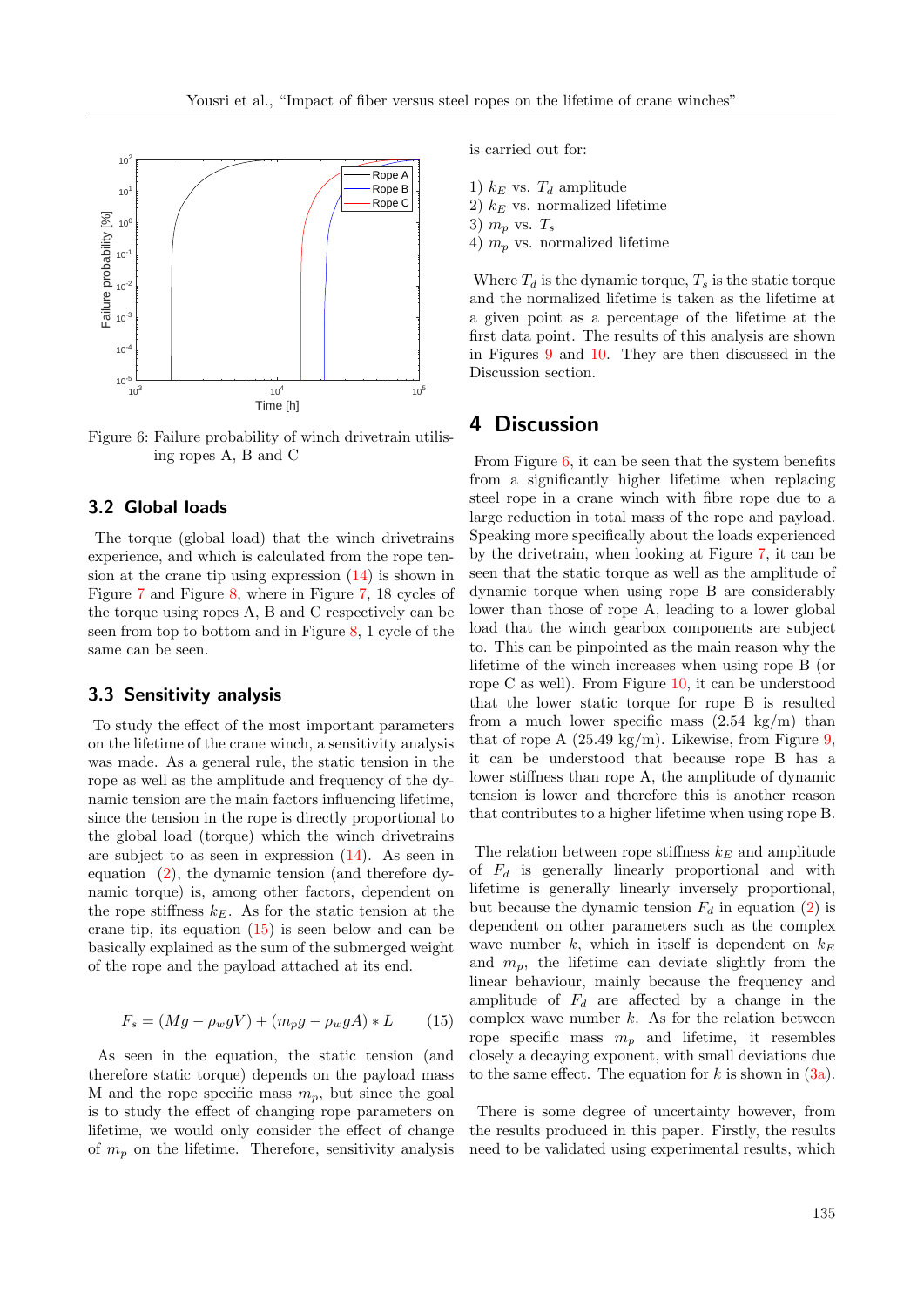<span id="page-7-0"></span>

Figure 7: 18 cycles of torque on winch drivetrain using Rope A, B and C from top to bottom respectively

<span id="page-7-1"></span>

Figure 8: 1 cycle of torque on winch drivetrain using Rope A, B and C from top to bottom respectively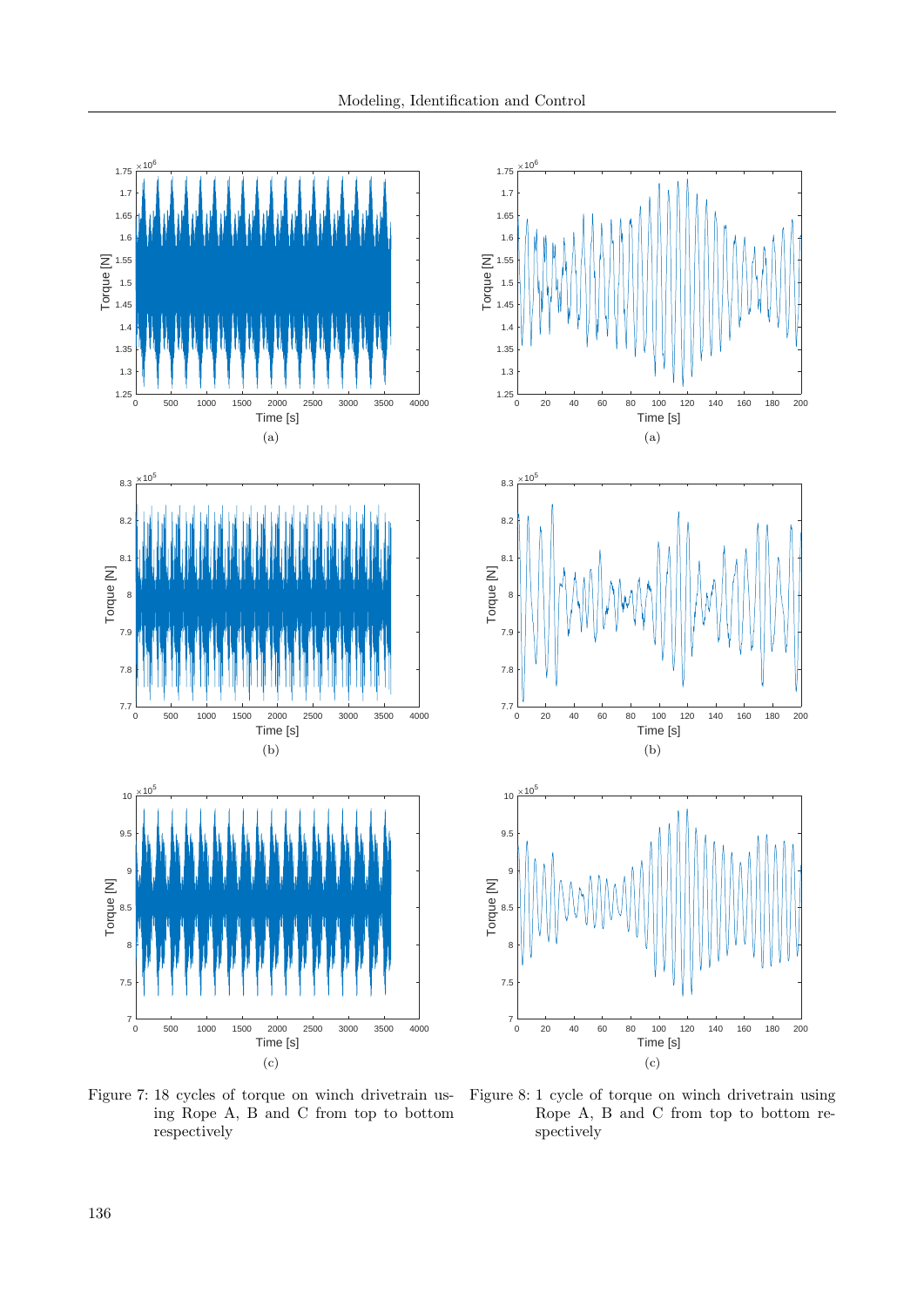<span id="page-8-0"></span>

namic torque (top) and normalized lifetime (bottom)

<span id="page-8-1"></span>

Figure 9: Effect of rope stiffness on amplitude of dy-Figure 10: Effect of rope specific mass on static torque (top) and normalized lifetime (bottom)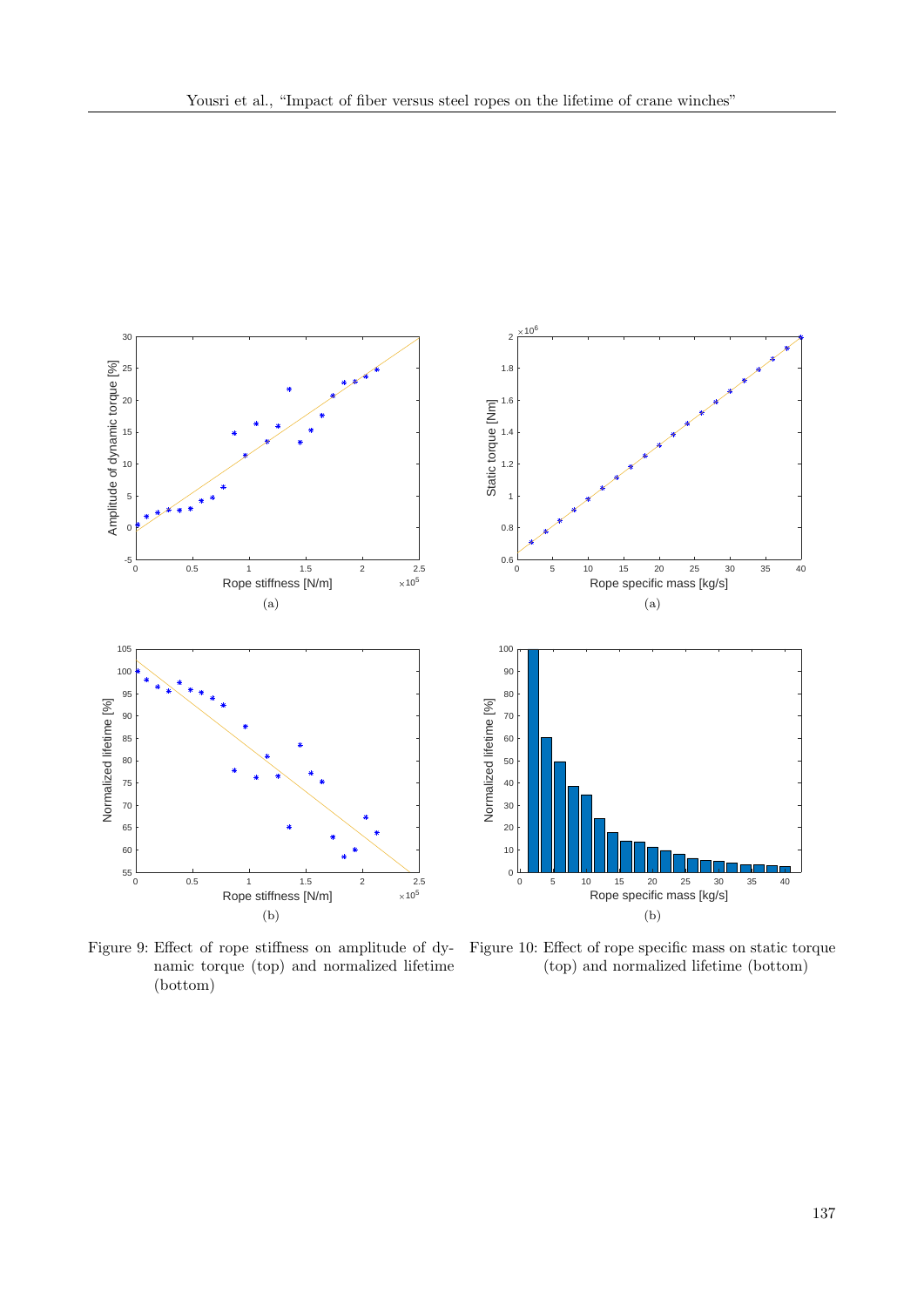is planned to be done in the near future. Secondly, the empirical expression [\(8\)](#page-4-5) used to calculate the dynamic stiffness of fibre ropes under cyclic loading can only be used up to a certain level of accuracy for the specific type of rope material, construction and experimental conditions used in the tests carried out by [Liu](#page-10-13) [et al.](#page-10-13) [\(2014\)](#page-10-13). Finally, further sensitivity analysis has to be made for other relevant rope parameters (for example, damping coefficient) in order to study their effect, the simulations have to also be run at different subsea depths and weather conditions and most importantly, it has to be checked if the enhanced AHC rotational speed requirement due to the fibre rope being more elastic than steel (and thus oscillating with larger amplitudes) will affect the large gain in lifetime seen in the results of this paper by introducing larger dynamic torque on the winch drivetrains. Other methods of connecting the rope dynamics with global load calculation shall be explored as well.

# 5 Conclusion

In this paper, the lifetime of a typical offshore crane winch with a 150 tons lifting capacity is compared using steel and fibre ropes in order to quantify the extent to which replacing steel ropes with fibre ropes in crane winches can lead to an increase in the service life of crane winch drivetrains. In a previous work by [Wll et al.](#page-10-16)  $(2017a)$  on the reliability of offshore crane winches, the dynamic torque on the winch drivetrains is calculated from the acceleration and deceleration of the winch drum needed to coil and uncoil the rope to compensate for the payload oscillation due to waves, where the payload oscillation is assumed to be exactly equal to the wave motion. Up till here, the effect of rope material and dimensions on the torque was not considered. This current paper can be considered a continuation to this work, where the torque on the winch drivetrain is calculated directly from the tension in the rope, which is calculated using a rope dynamics model that takes the rope parameters into account so that the effect of different ropes on the lifetime of the drivetrain can be quantified.

From the results of this paper, an initial conclusion can be reached that fibre ropes lead to a significant reduction in static torque, due to their light weight and a reduction in the dynamic torque due to their lower stiffness, subject to further dynamic response analysis. Therefore, the global load on the winch drivetrains is considerably lower, leading to a consequential increase in the service life of the crane winch which is of critical importance due to their remoteness and difficulty of access for maintenance. This offers promising prospects of cost savings for beneficiaries due to longer availability of the equipment, as well as the ability to lift heavier payloads with the same crane winch they have. It also offers cost saving possibilities for manufacturers in the design phase of the crane winch, where they can downsize the drivetrain for the same lifting capacity.

# Acknowledgement

The research presented in this paper has received funding from the Norwegian Research Council, SFI Offshore Mechatronics, project number 237896.

# **References**

- <span id="page-9-0"></span>Baldinger, P., Traxl, R., Kaiser, G., Kirth, R., Ernst, B., and Rhrnssl, E. High-strength fiber ropes for lifting devices such as cranes. 2018. US Patent Application WO2017068054.
- <span id="page-9-2"></span>Casey, N. and Banfield, S. Full-scale fiber deepwater mooring ropes, advancing the knowledge of spliced systems. In Offshore Technology Conference Proceedings. Houston, TX, USA, 2002. Doi: [https:](https://doi.org/10.4043/14246-MS) [//doi.org/10.4043/14246-MS](https://doi.org/10.4043/14246-MS).
- <span id="page-9-4"></span>Davies, P., Francois, M., Grosjaen, F., Baron, P., Salomon, K., and Trassoudaine, D. Synthetic mooring lines for depths to 3000 meters. In Proceedings of Offshore Technology Conference. Houston, TX, USA, 2002. Doi: <https://doi.org/10.4043/14246-MS>.
- <span id="page-9-7"></span>DIN 3390. Calculation of load capacity of cylindrical gears; introduction and general influence factors. Standard, Beuth, 1987. Doi: [https://doi.org/10.](https://doi.org/10.31030/2069785) [31030/2069785](https://doi.org/10.31030/2069785).
- <span id="page-9-6"></span>DIN ISO 281. Rolling bearings - dynamic load ratings and rating life. Standard, Beuth, 2010. Doi: [https:](https://doi.org/10.31030/1718715) [//doi.org/10.31030/1718715](https://doi.org/10.31030/1718715).
- <span id="page-9-1"></span>DVNGL. Modeling and analysis in marine operation. 2017. DVNGL-RP-N103.
- <span id="page-9-3"></span>Falkenberg, E., Yang, L., and hjem, V. Spring-dashpot simulations of polyester ropes: Validation of the syrope model. Offshore Technology; Offshore Geotechnics, 2019. 1. Doi: [https://doi.org/10.1115/](https://doi.org/10.1115/OMAE2019-95469) [OMAE2019-95469](https://doi.org/10.1115/OMAE2019-95469).
- <span id="page-9-5"></span>Fernandes, A. and Rossi, R. Distorted polyester lines for model testing of offshore moored platforms. Ocean Engineering, 2005. 32:817–825. Doi: [https:](https://doi.org/10.1016/j.oceaneng.2004.10.008) [//doi.org/10.1016/j.oceaneng.2004.10.008](https://doi.org/10.1016/j.oceaneng.2004.10.008).